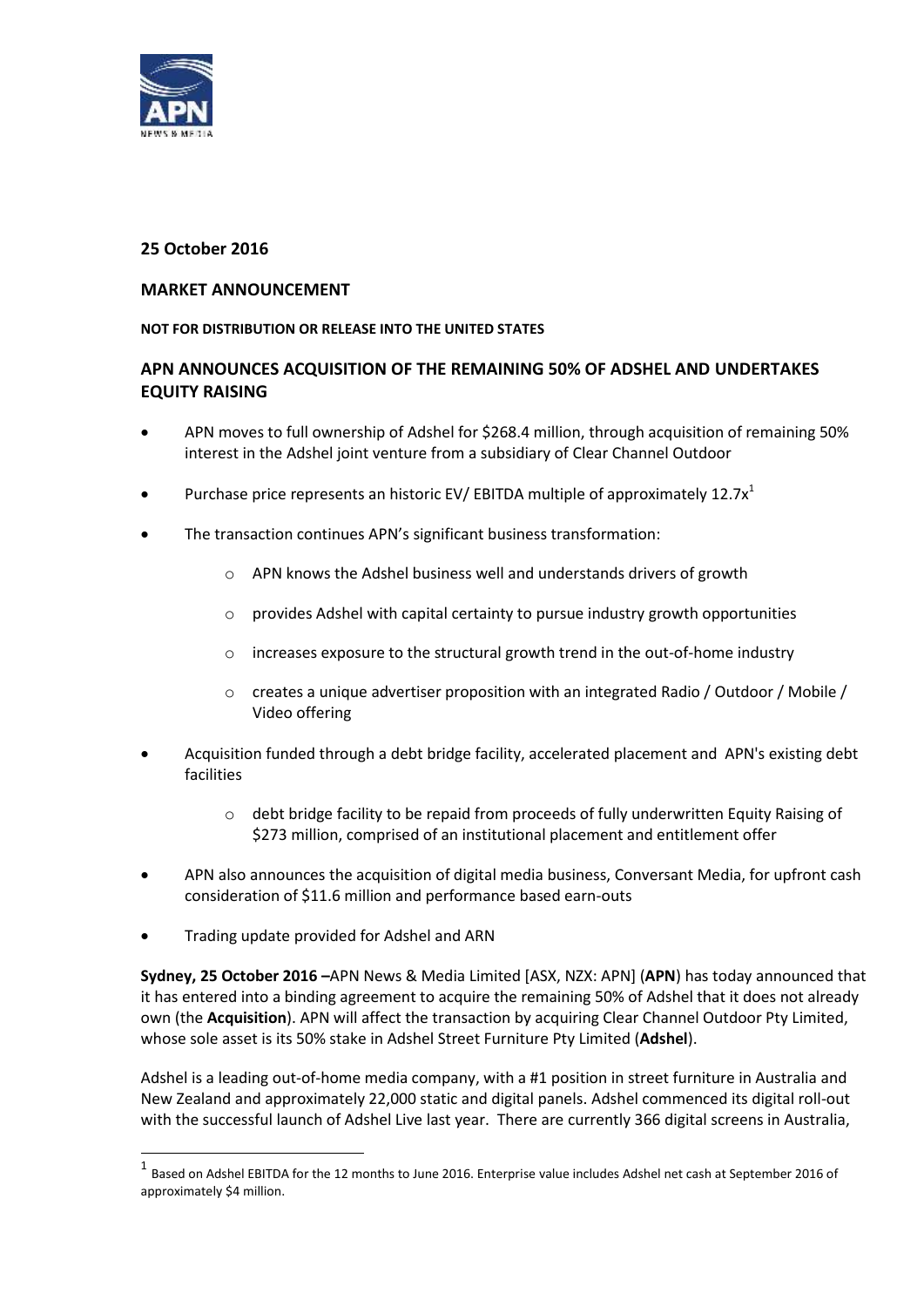with an additional 140 planned and 150 digital screens in New Zealand with 70 planned in 1H2017. Through Adshel Rail, there are an additional 186 digital screens across the Sydney Train Network. Investment in data, digitisation and technology will be the principal driver of Adshel's growth going forward.

Adshel allows advertisers across Australia and New Zealand to connect, engage and influence commuters where they work, live, shop and play. Originally formed in 1997 as a joint venture between APN News & Media and Clear Channel Outdoor, today Adshel is one of the most recognised names in street furniture and a key player in the out-of-home media market reaching 92% of Australians 68 times per fortnight. 2

## **Strategic Rationale**

The Acquisition provides Adshel with the capital certainty it needs to pursue growth opportunities and greater alignment with APN, increases APN's exposure to the attractive out-of-home industry, which for the year to date has grown by 17% in Australia<sup>3</sup>, and creates a unique advertiser proposition with an integrated Radio/Outdoor/Mobile/Video platform. It also provides APN with greater ability to target advertisers with fully integrated campaigns that offer scale, accountability and content creation capabilities.

CEO and Managing Director of APN, Ciaran Davis said:

"The Acquisition of the remaining 50% of Adshel continues APN's significant transformation, placing APN in a stronger position in the Australian media industry by creating a unique proposition to deliver an integrated Radio, Outdoor, Mobile and Video offering.

"The Adshel Acquisition is consistent with the plans we have outlined to focus on our assets in high growth areas, and provides APN with an opportunity to further pursue growth in the outdoor sector. It will allow the Adshel management team to drive the strategic direction of the business and pursue opportunities that facilitate growth, including a continued focus on innovation and the progressive digitisation of the portfolio. As the demands of advertisers rapidly change, this transaction will increase the effectiveness of implementing integrated marketing campaigns at scale, across all of APN's businesses."

In the 12 months to 30 June 2016, Adshel generated revenues of approximately \$170 million and EBITDA of approximately \$42 million.

The Acquisition will be funded by a debt bridge facility, accelerated placement and APN's existing debt facilities. The debt bridge facility is to be repaid from proceeds of a fully underwritten Equity Raising of \$273 million, comprised of an institutional placement of up to approximately \$72 million and an accelerated renounceable entitlement offer with retail rights trading of approximately \$201 million (the **Equity Raising**). Following the conclusion of the Equity Raising and Acquisition, APN expects to have pro forma leverage of 1.65x for APN (pro forma net debt / pro forma LTM EBITDA).<sup>4</sup>

The Acquisition is not subject to any conditions and therefore is expected to be completed today.

1

 $2$  MOVE 2015, People 14yrs and older every 14 days (Adshel posting period).

 $3$  Outdoor Media Association data for the 9 months to September 2016.

<sup>4</sup> Pro forma LTM to 30 June 2016. Pro forma net debt at 30 June 2016 is after acquisition of Adshel (including Adshel's \$7m of net debt) and Conversant Media, NZ IRD settlement, and proposed sale of ARM.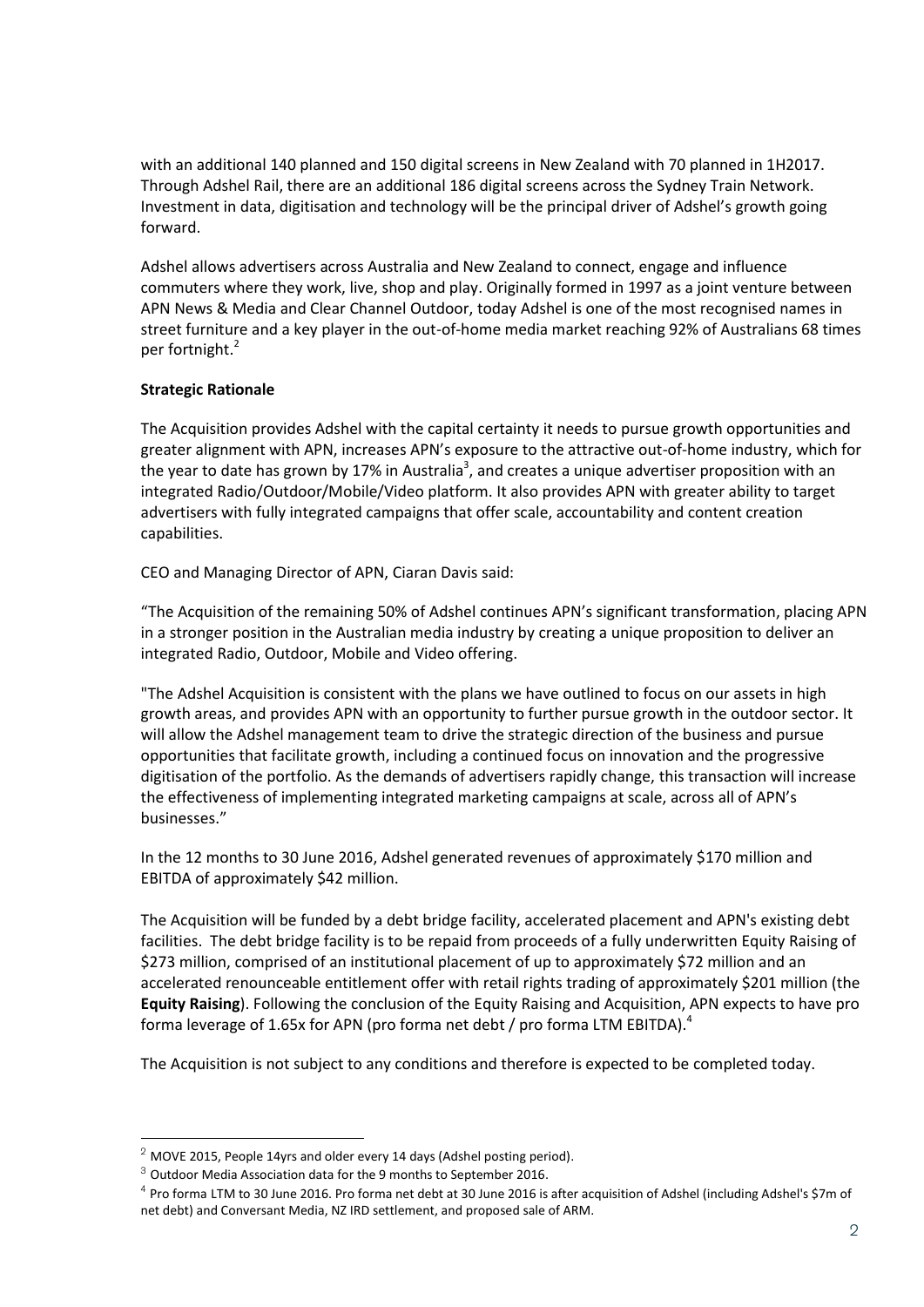# **Conversant Media**

APN has also entered into a binding agreement to acquire Conversant Media, which will facilitate the growth of APN's audience base through an enhanced content offering and diversification of revenues into the growing revenue streams of mobile, social and video. Subject to the satisfaction of certain conditions, this Acquisition is expected to complete at the end of this month (October 2016).

# **Equity Raising**

The approximately \$273 million fully underwritten Equity Raising comprises the following:

- an institutional placement of 29.4 million new fully paid ordinary shares in APN (**New Shares**) to raise approximately \$72 million (the **Institutional Placement**); and
- an approximately \$201 million, 5-for-13 accelerated renounceable entitlement offer of New Shares with retail rights trading (**Entitlement Offer**). This Entitlement Offer comprises an accelerated institutional component (**Institutional Entitlement Offer**) and a retail component with retail rights trading (**Retail Entitlement Offer**),

each at the offer price of \$2.45 per New Share (**Offer Price**). The Offer Price represents a 27.5% discount to APN's last closing price of \$3.38 on 24 October 2016 and a 20.1% discount to the theoretical ex-rights price (TERP).<sup>5</sup>

The Equity Raising is fully underwritten by Credit Suisse (Australia) Limited (**Credit Suisse**) and UBS AG, Australia Branch (**UBS**) (the **Underwriters**).

# **Institutional Placement**

-

The \$72 million Institutional Placement will be conducted under a bookbuild on 25 October 2016 and will include:

- an issue of approximately 17.4 million New Shares to UBS at the Offer Price, to raise A\$43 million, which will be issued and paid for today. These New Shares will be immediately offered for sale by UBS to institutional investors as part of the bookbuild;<sup>6</sup> and
- an offer of approximately 12.0 million New Shares to institutional investors to raise \$29 million.

APN shares have been placed in trading halt while the Institutional Placement and Institutional Entitlement Offer are undertaken.

<sup>&</sup>lt;sup>5</sup> The theoretical ex-rights price (TERP) is the theoretical price at which APN shares should theoretically trade immediately after the ex-date for the Entitlement Offer. The TERP is a theoretical calculation only and the actual price at which APN shares trade immediately after the ex-date for the Entitlement Offer may vary from TERP. TERP is calculated by reference to APN's closing price of \$3.38 per share on 24 October 2016, being the last trading day prior to the announcement of the Entitlement Offer. TERP has been calculated to include the New Shares issued to UBS under the Institutional Placement as they are being issued on a cum entitlement basis.

 $6$  New Shares issued to UBS under this component of the Institutional Placement will be entitled to participate in the Entitlement Offer, and investors who purchase such New Shares from UBS will also be required to take up an equivalent number of entitlements under the Institutional Entitlement Offer.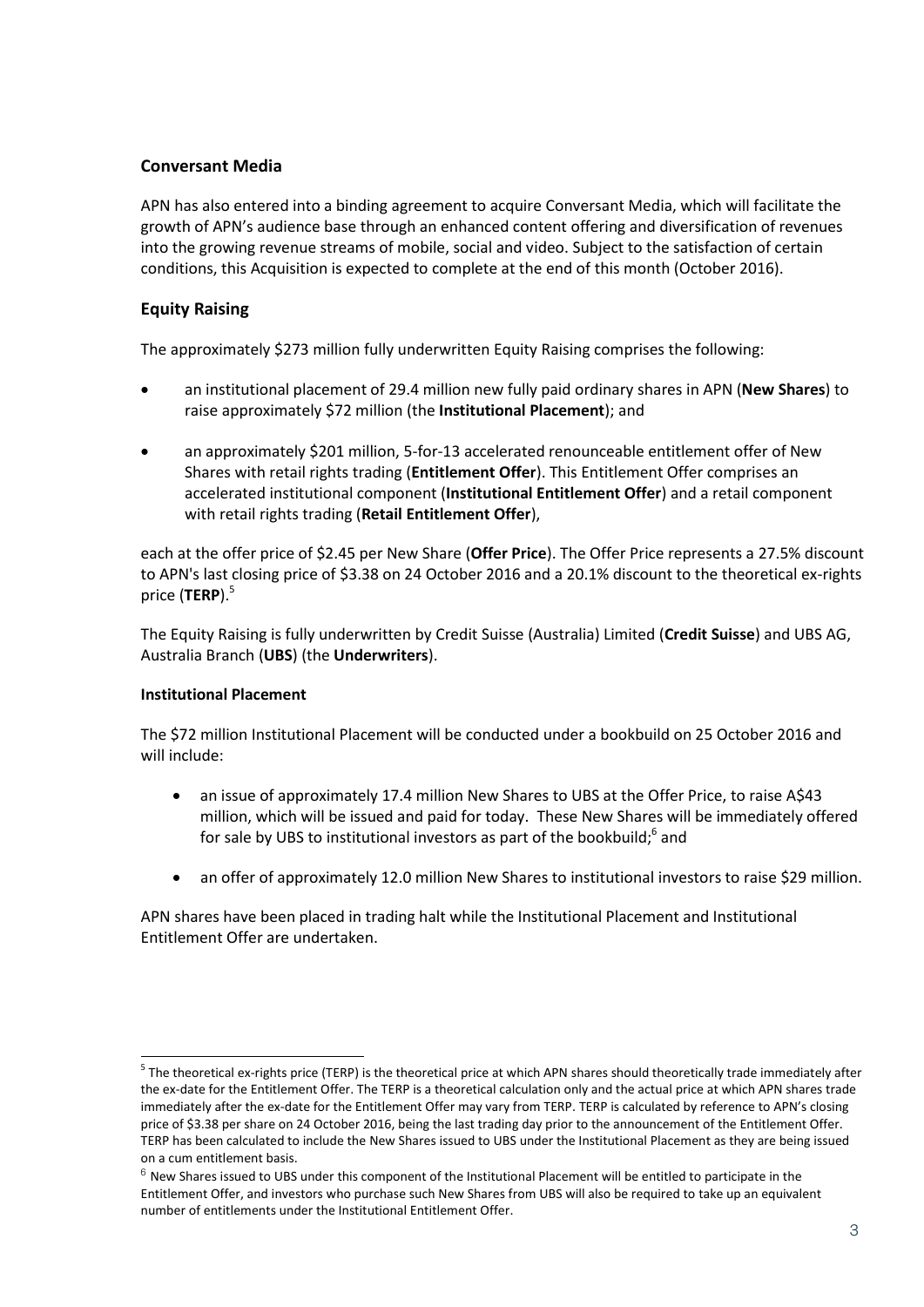## **Entitlement Offer**

Under the Entitlement Offer, eligible shareholders are invited to subscribe at the Offer Price for 5 New Shares for every 13 existing APN shares (**Entitlement**) held as at 7:00pm (Sydney time) on Thursday, 27 October 2016 (**Record Date**).

Approximately 82.1 million new APN shares will be issued under the Entitlement Offer. New Shares will rank equally with existing APN shares from their time of issue.

## **Institutional Entitlement Offer**

Eligible institutional shareholders will be invited to participate in the Institutional Entitlement Offer, which will take place from 25 October 2016 to 26 October 2016.

Eligible institutional shareholders can choose to take up their Entitlement in whole, in part or not at all. Institutional Entitlements cannot be sold on ASX or NZX. As the Entitlement Offer is renounceable, Entitlements not taken up by eligible institutional shareholders by the close of the Institutional Entitlement Offer, and Entitlements of ineligible institutional shareholders, will be offered for sale through an institutional shortfall bookbuild to be conducted on Wednesday, 26 October 2016 (**Institutional Shortfall Bookbuild**). Any proceeds from the sale of institutional Entitlements under the Institutional Shortfall Bookbuild will be remitted proportionally to those institutional shareholders, less any applicable withholding tax. There is no guarantee that there will be any proceeds remitted to those institutional shareholders.

APN shares have been placed in trading halt while the Institutional Entitlement Offer and Institutional Shortfall Bookbuild are undertaken.

#### **Retail Entitlement Offer**

Eligible retail shareholders with a registered address in Australia, New Zealand or Ireland on the Record Date will be invited to participate in the Retail Entitlement Offer. The Retail Entitlement Offer will open on 2 November 2016 and close at 5.00pm on 17 November 2016. Eligible retail shareholders will have the opportunity to participate at the same Offer Price and offer ratio as the Institutional Entitlement Offer.

Eligible retail shareholders will be allotted Entitlements (**Retail Entitlements**) which can be traded on ASX. Retail Entitlements will not be tradeable on NZX. If eligible retail shareholders do not wish to take up all or part of their Retail Entitlements they can seek to sell all or part of their Retail Entitlements on the ASX or by transferring them directly to another person to realise value for those Retail Entitlements ahead of the Retail Shortfall Bookbuild (referred to below). Retail Entitlements can be traded on the ASX from 27 October 2016 to 10 November 2016.

Entitlements not taken up by the close of the Retail Entitlement Offer, and Entitlements of ineligible retail shareholders, will be offered for sale through a retail shortfall bookbuild to be conducted on or about 22 November 2016 (**Retail Shortfall Bookbuild**). Any proceeds from the sale of Retail Entitlements under the Retail Shortfall Bookbuild will be remitted proportionally to those retail shareholders, less any applicable withholding tax. There is no guarantee that there will be any proceeds remitted to those retail shareholders.

Entitlements may only be exercised by eligible shareholders, being persons who have a registered address in Australia, New Zealand or Ireland, and certain categories of institutional investors in Hong Kong, Singapore, United Kingdom, Switzerland, Norway, France, Italy, Ireland and Germany. Persons in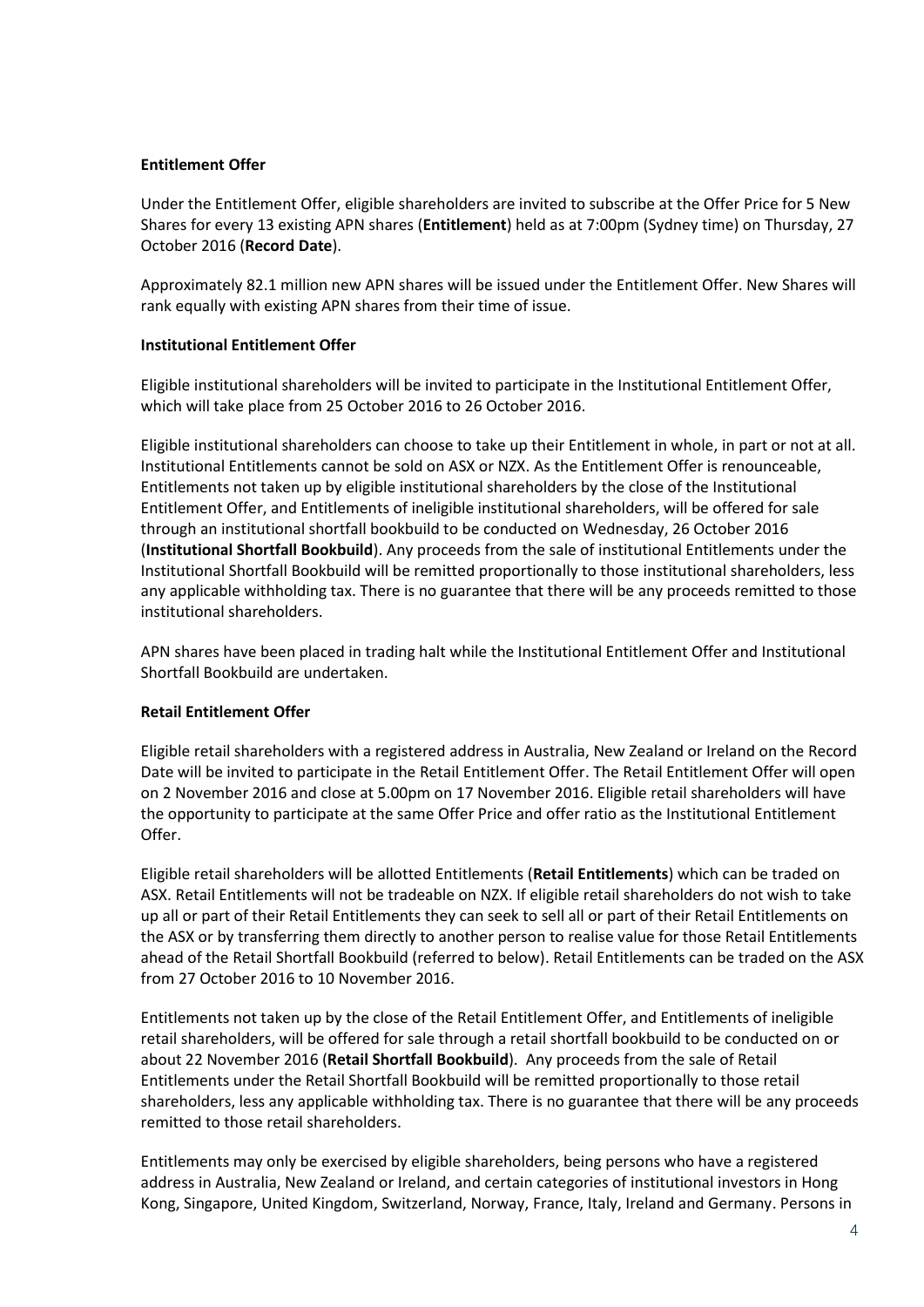the United States and persons acting for the account or benefit of a person in the United States will not be eligible to purchase or trade Entitlements on ASX, or take up or exercise Entitlements purchased on ASX or transferred from another person.

It is the responsibility of purchasers of Retail Entitlements to inform themselves of the eligibility criteria for exercise. If holders of Retail Entitlements after the trading period ends do not meet the eligibility criteria, they will not be able to exercise the Retail Entitlements. In the event that holders are not able to take up their Retail Entitlements, those Retail Entitlements will be sold into the Retail Shortfall Bookbuild and holders may receive no value for them.

Eligible retail shareholders are encouraged to carefully read the Retail Offer Booklet for further details relating to the Retail Entitlement Offer. APN expects to lodge the Retail Offer Booklet with the ASX and NZX and dispatch the Retail Offer Booklet and personalised Entitlement and Acceptance Forms to eligible retail shareholders on or about 2 November 2016. The Retail Offer Booklet will be made available on APN's website ([www.apn.com.au\)](http://www.apn.com.au/).

#### **Equity Raising Timetable**

1

The indicative timetable for the Equity Raising is as follows:

| <b>Event</b>                                                                    | <b>Date</b>                |
|---------------------------------------------------------------------------------|----------------------------|
| Announcement of acquisition and capital raising                                 | Tuesday, 25 October 2016   |
| Trading halt commences                                                          |                            |
| Institutional Placement conducted                                               |                            |
| Institutional Entitlement Offer opens                                           |                            |
| Institutional Entitlement Offer closes                                          | Wednesday, 26 October 2016 |
| Institutional Shortfall Bookbuild                                               |                            |
| Trading halt lifted                                                             | Thursday, 27 October 2016  |
| Retail Entitlements commence trading on ASX (on a deferred<br>settlement basis) |                            |
| Record Date for the Entitlement Offer (7.00pm Sydney time)                      |                            |
| Settlement of Institutional Placement                                           | Monday, 31 October 2016    |
| Issue and quotation of New Shares under Institutional Placement <sup>7</sup>    | Wednesday, 2 November 2016 |
| Retail Entitlement Offer opens                                                  | Wednesday, 2 November 2016 |

 $^7$  Excludes New Shares on-sold by UBS, which will be transferred to purchasers on the Institutional Placement settlement date.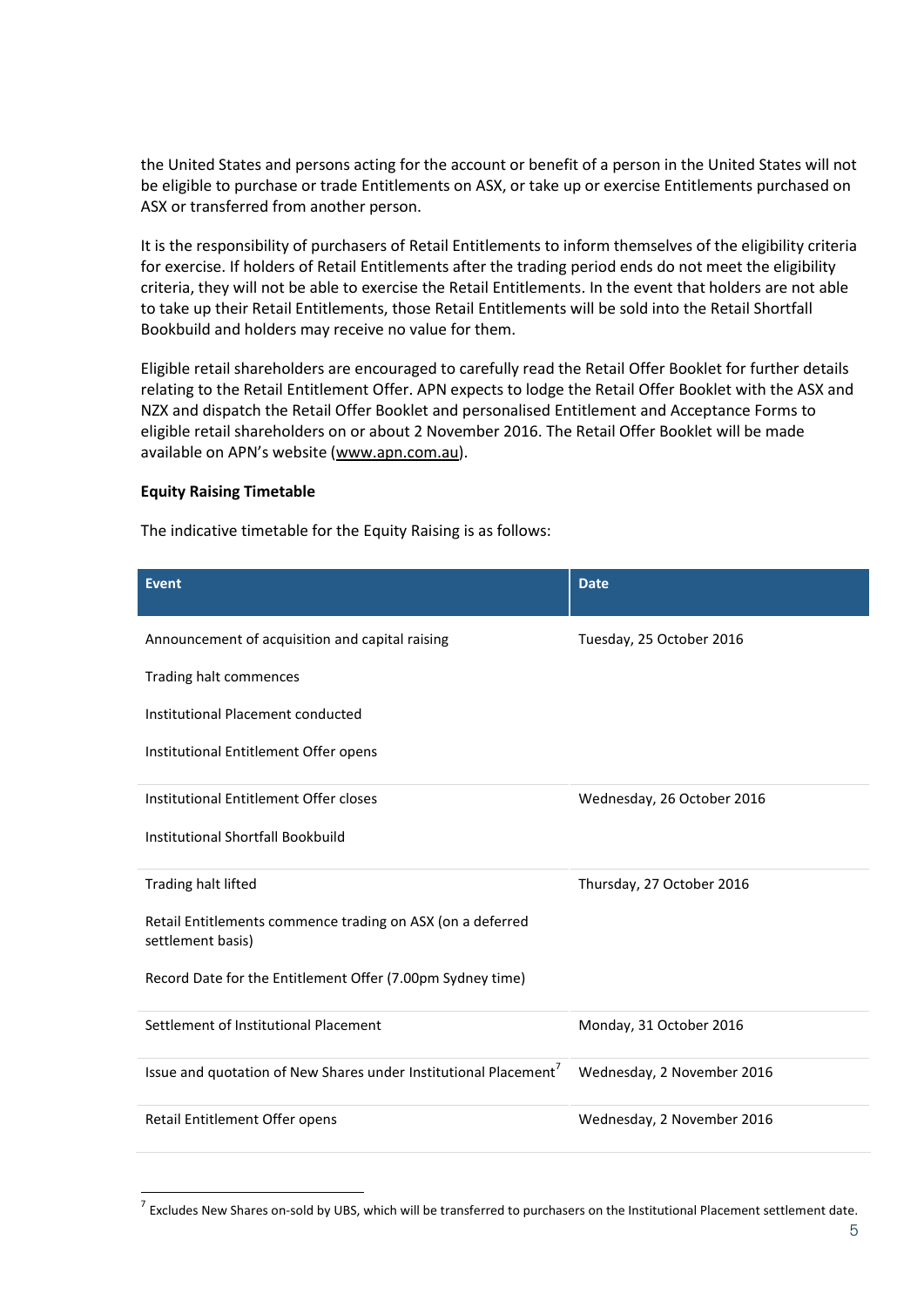| Retail Offer Booklet despatched                                                                                      |                            |
|----------------------------------------------------------------------------------------------------------------------|----------------------------|
| Retail Entitlements commence trading on ASX on a normal<br>settlement basis                                          | Thursday, 3 November 2016  |
| Settlement of the Institutional Entitlement Offer                                                                    |                            |
| Issue and quotation of New Shares under the Institutional<br><b>Entitlement Offer</b>                                | Friday, 4 November 2016    |
| Proceeds (if any) under the Institutional Shortfall Bookbuild<br>despatched                                          | Monday, 7 November 2016    |
| Retail Entitlements trading ends                                                                                     | Thursday, 10 November 2016 |
| Retail Entitlement Offer closes (5.00pm Sydney time)                                                                 | Thursday, 17 November 2016 |
| <b>Retail Shortfall Bookbuild</b>                                                                                    | Tuesday, 22 November 2016  |
| Settlement of the Retail Entitlement Offer                                                                           | Friday, 25 November 2016   |
| New Shares issued under the Retail Entitlement Offer                                                                 | Monday, 28 November 2016   |
| New Shares issued under the Retail Entitlement Offer commence<br>trading on ASX and NZX on a normal settlement basis | Tuesday, 29 November 2016  |
| Dispatch of holding statements for New Shares under the<br><b>Retail Entitlement Offer</b>                           | Tuesday, 29 November 2016  |

Proceeds (if any) under the Retail Shortfall Bookbuild despatched

#### **APN Trading Update**

#### **Adshel**

- At APN's 1H16 results APN discussed expectations for Adshel in H216 reflecting first half EBITDA growth of +20%, offset by a number of one off items from the 2015 results (~\$3.5 million).
- Q3 2016 revenue growth of 27% far exceeded market growth of 14% and visibility for Q4 is good with solid forward bookings in place.
- As a result, underlying earnings growth has continued, in line with expectations.

#### **ARN**

 The softer start in July and August, as foreshadowed at APN's 1H16 results, continued into September despite early signs of recovery. While ratings softness early in the year improved over Surveys 5 and 6, revenue recovery is taking longer than expected, particularly in Melbourne. The radio market has also been softer than expected.